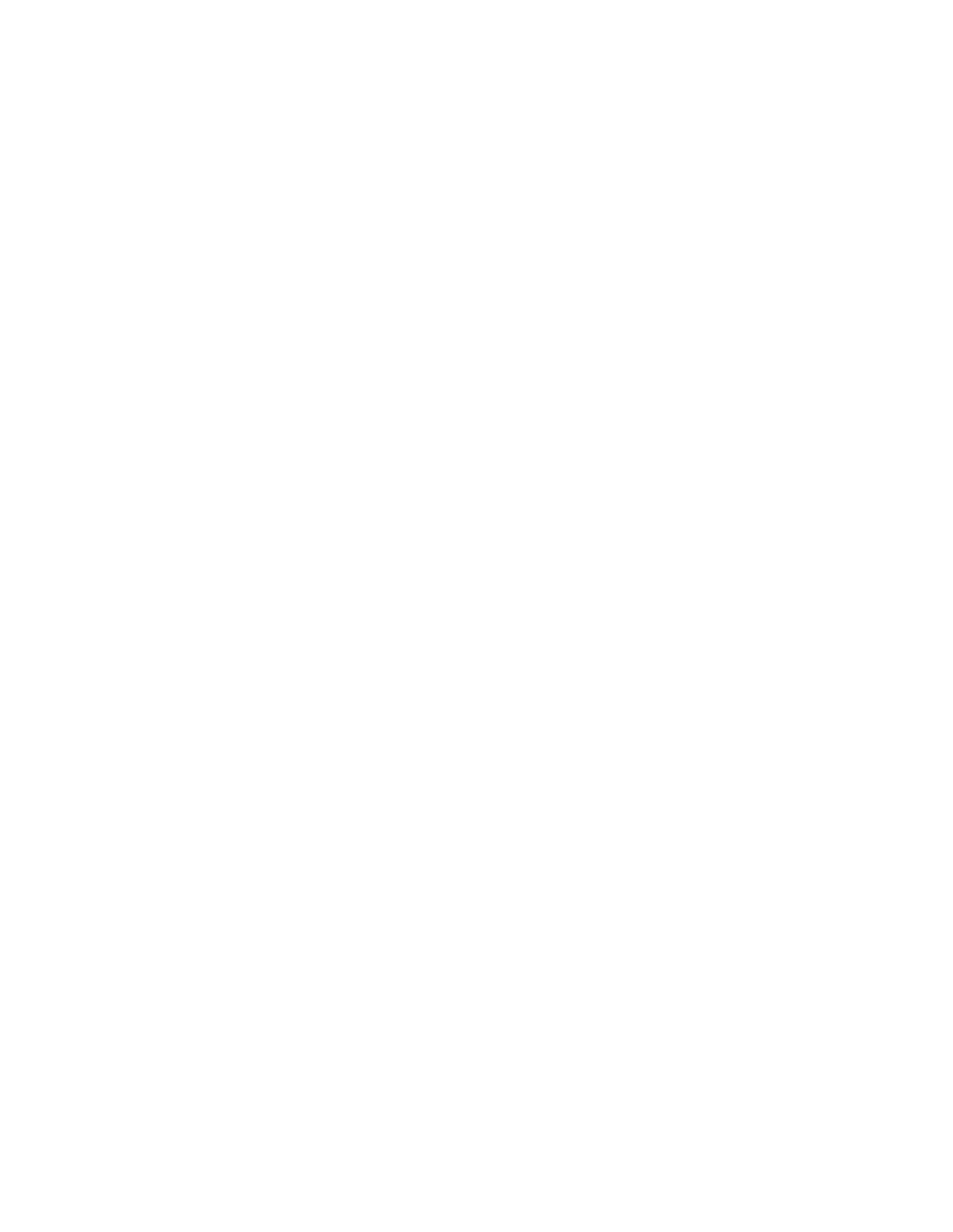| Mary, Mother of God Church<br><b>157 South Triangle Road</b><br>Hillsborough, NJ 08844<br>(908) 874-8220 Office<br>(908) 874-4183 Fax<br>Mary, Mother of God Church Children's Religious Education<br>Registration Form for the 2022-2023 School Year |                                         |                   | For Religious Ed Office Use<br>Rec'd<br>Reg.#<br>$\begin{tabular}{ccccc} \multicolumn{2}{c }{\textbf{1} & \multicolumn{2}{c }{\textbf{2} & \multicolumn{2}{c }{\textbf{3} & \multicolumn{2}{c }{\textbf{4} & \multicolumn{2}{c }{\textbf{5} & \multicolumn{2}{c }{\textbf{6} & \multicolumn{2}{c }{\textbf{6} & \multicolumn{2}{c }{\textbf{6} & \multicolumn{2}{c }{\textbf{6} & \multicolumn{2}{c }{\textbf{6} & \multicolumn{2}{c }{\textbf{6} & \multicolumn{2}{c }{\textbf{6} & \multicolumn{2}{$<br>Amt. Due<br>Amt. Paid _____________<br>$Chk # & date \_$<br><b>Bal. Due</b><br>________________<br>Bal. Paid. ______________ |
|-------------------------------------------------------------------------------------------------------------------------------------------------------------------------------------------------------------------------------------------------------|-----------------------------------------|-------------------|----------------------------------------------------------------------------------------------------------------------------------------------------------------------------------------------------------------------------------------------------------------------------------------------------------------------------------------------------------------------------------------------------------------------------------------------------------------------------------------------------------------------------------------------------------------------------------------------------------------------------------------|
|                                                                                                                                                                                                                                                       |                                         |                   | Chk # & date<br>Bal. Due ______________                                                                                                                                                                                                                                                                                                                                                                                                                                                                                                                                                                                                |
|                                                                                                                                                                                                                                                       | (as listed on your parish registration) |                   | Bal. Paid.                                                                                                                                                                                                                                                                                                                                                                                                                                                                                                                                                                                                                             |
|                                                                                                                                                                                                                                                       |                                         |                   |                                                                                                                                                                                                                                                                                                                                                                                                                                                                                                                                                                                                                                        |
|                                                                                                                                                                                                                                                       |                                         |                   |                                                                                                                                                                                                                                                                                                                                                                                                                                                                                                                                                                                                                                        |
|                                                                                                                                                                                                                                                       |                                         |                   |                                                                                                                                                                                                                                                                                                                                                                                                                                                                                                                                                                                                                                        |
| Last name                                                                                                                                                                                                                                             | <b>First name</b>                       | Cell phone number |                                                                                                                                                                                                                                                                                                                                                                                                                                                                                                                                                                                                                                        |
| Mother: when the contract of the contract of the contract of the contract of the contract of the contract of the contract of the contract of the contract of the contract of the contract of the contract of the contract of t                        |                                         |                   |                                                                                                                                                                                                                                                                                                                                                                                                                                                                                                                                                                                                                                        |
| Last name                                                                                                                                                                                                                                             | <b>First name</b>                       | Cell phone number |                                                                                                                                                                                                                                                                                                                                                                                                                                                                                                                                                                                                                                        |

*Emergency contact & number:*\_\_\_\_\_\_\_\_\_\_\_\_\_\_\_\_\_\_\_\_\_\_\_\_\_\_\_\_\_\_\_\_\_\_\_\_\_\_\_\_\_\_\_\_\_

#### **REQUESTED CLASS CHOICES**

*Unless Home School is your 1 st choice, you must select two choices or form will be returned!* **(Assignments based on date fully completed form is received and availability of volunteer catechists.)**

| 1 <sup>st</sup> Child's Full Name                              |                         | <b>Birth date</b><br><b>Sex</b>              |
|----------------------------------------------------------------|-------------------------|----------------------------------------------|
| <b>Baptism date &amp; Church/City</b>                          |                         |                                              |
| Religious Ed grade completed thru May 2022.                    |                         |                                              |
| 1 <sup>st</sup> Eucharist date & Church/City                   |                         |                                              |
| Does your child have special needs or medication? (circle one) | Y                       | N (if yes, list details on back of form)     |
| <b>1st Class Choice</b>                                        | <b>2nd Class Choice</b> |                                              |
| 2 <sup>nd</sup> Child's Full Name                              |                         | <b>Birth date</b><br><b>Sex</b>              |
| <b>Baptism date &amp; Church/City</b>                          |                         |                                              |
| Religious Ed grade completed thru May 2022.                    |                         |                                              |
| 1 <sup>st</sup> Eucharist date & Church/City                   |                         |                                              |
| Does your child have special needs or medication? (circle one) | $\mathbf{Y}$            | (if yes, list details on back of form)<br>N. |
| <b>1st Class Choice</b>                                        | <b>2nd Class Choice</b> |                                              |
| 3rd Child's Full Name                                          |                         | <b>Birth date</b><br><b>Sex</b>              |
| <b>Baptism date &amp; Church/City</b>                          |                         |                                              |
| Religious Ed grade completed thru May 2022.                    |                         |                                              |
| 1 <sup>st</sup> Eucharist date & Church/City                   |                         |                                              |
| Does your child have special needs or medication? (circle one) | Y                       | N (if yes, list details on back of form)     |
| <b>1st Class Choice</b>                                        | <b>2nd Class Choice</b> |                                              |